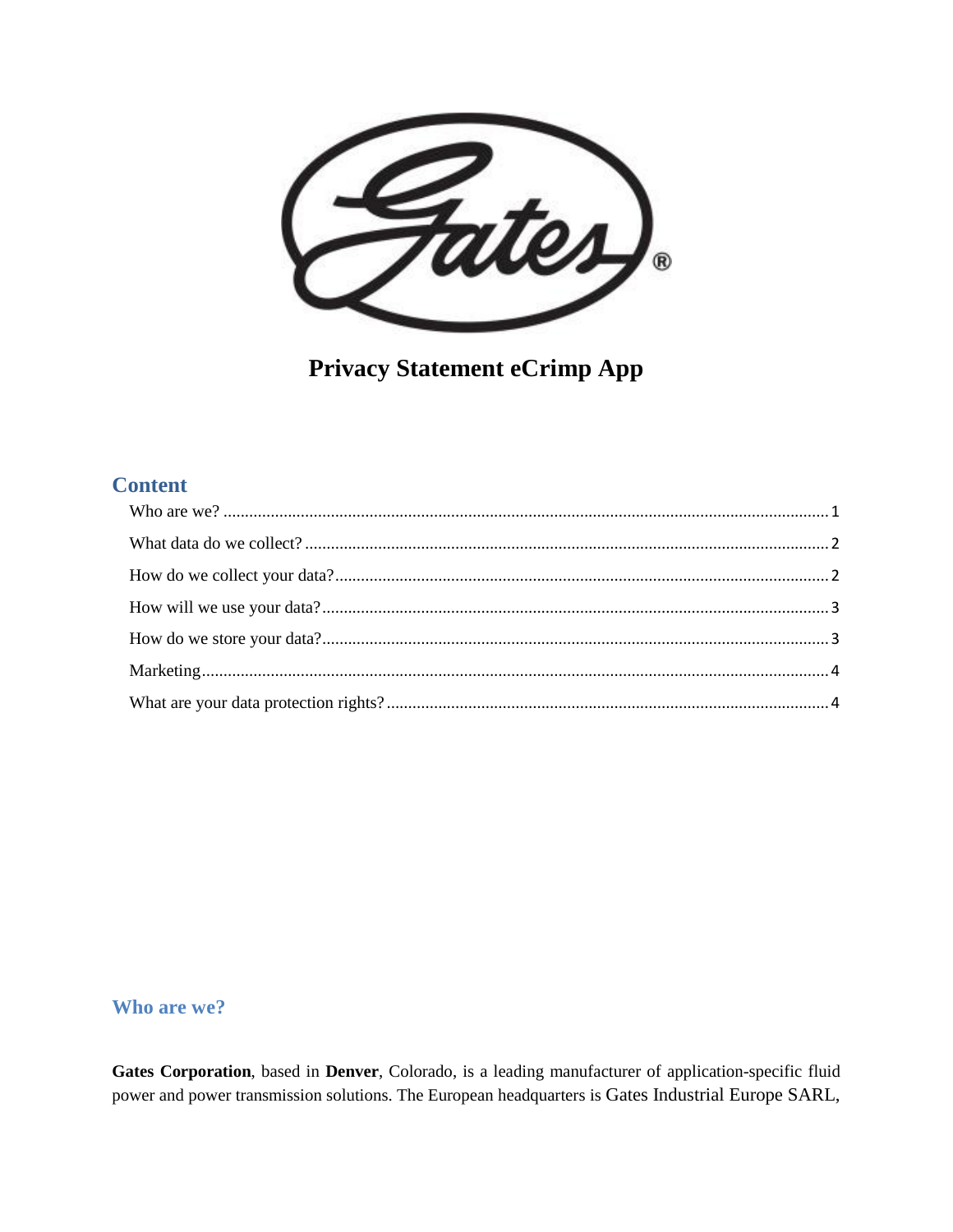a private limited liability company under Luxembourg law, with registered offices at Boulevard d'Avranches 16, 1160 Luxembourg. Further we will refer to both entities as "we"/"us"/"Gates".

Gates is committed to protecting and respecting any personal information you share with us. Gates will be acting as a "data controller" for the processing activities described in this statement, which means that we define the purposes and the means for these processing activities. This privacy statement will explain how our organization uses the personal data we collect from you when you use our eCrimp App.

Gates is committed to respecting privacy regulations and data protection rights. For general information on the processing of personal data by Gates, please first read the *Gates Global Internal Privacy Principles* and the *Gates Industrial Europe SARL Privacy Policy*, found here: [https://www.gates.com/gb/en/utility/privacy-policy.](https://www.gates.com/gb/en/utility/privacy-policy)

The Gates eCrimp App contains links to gates.com. This privacy statement applies only to our eCrimp App. A copy of Gates' Privacy Policy related to its website is available on gates.com.

The eCrimp App is a mobile application that provides users crimp settings for Gates crimpers, to be used with Gates hose-coupling combinations. This privacy statement concerns specifically the processing of their personal data through the eCrimp App.

#### <span id="page-1-0"></span>**What data do we collect?**

We collect and process the personal data entered by you on the eCrimp App in order to conduct our activities and to engage with you. We only collect information which is necessary, relevant and adequate for the purpose for which you are providing it to us. We collect both personal and non-personal data in order to understand how you use our eCrimp App, to provide the best online experience and to improve our product and services. The personal data which we may collect is the following:

- For non-identified users: country, search details within the app, visit frequency, and device used. This data is aggregated and not processed at the individual user level.
- For identified (i.e., registered) users: includes data listed for non-identified users and all data entered by you during the registration process, such as First name, Last name, E-mail Address, Language, Country, and Company name.

We do not collect any special categories of personal data collected (such as health data, racial or ethnic origin, political opinions, religious or philosophical beliefs, sexual orientation).

When you download the eCrimp App from the app store, the app store may collect additional data about you. This Privacy Statement does not apply to such data collection. For more information, you should check the privacy policies for the app store.

#### <span id="page-1-1"></span>**How do we collect your data?**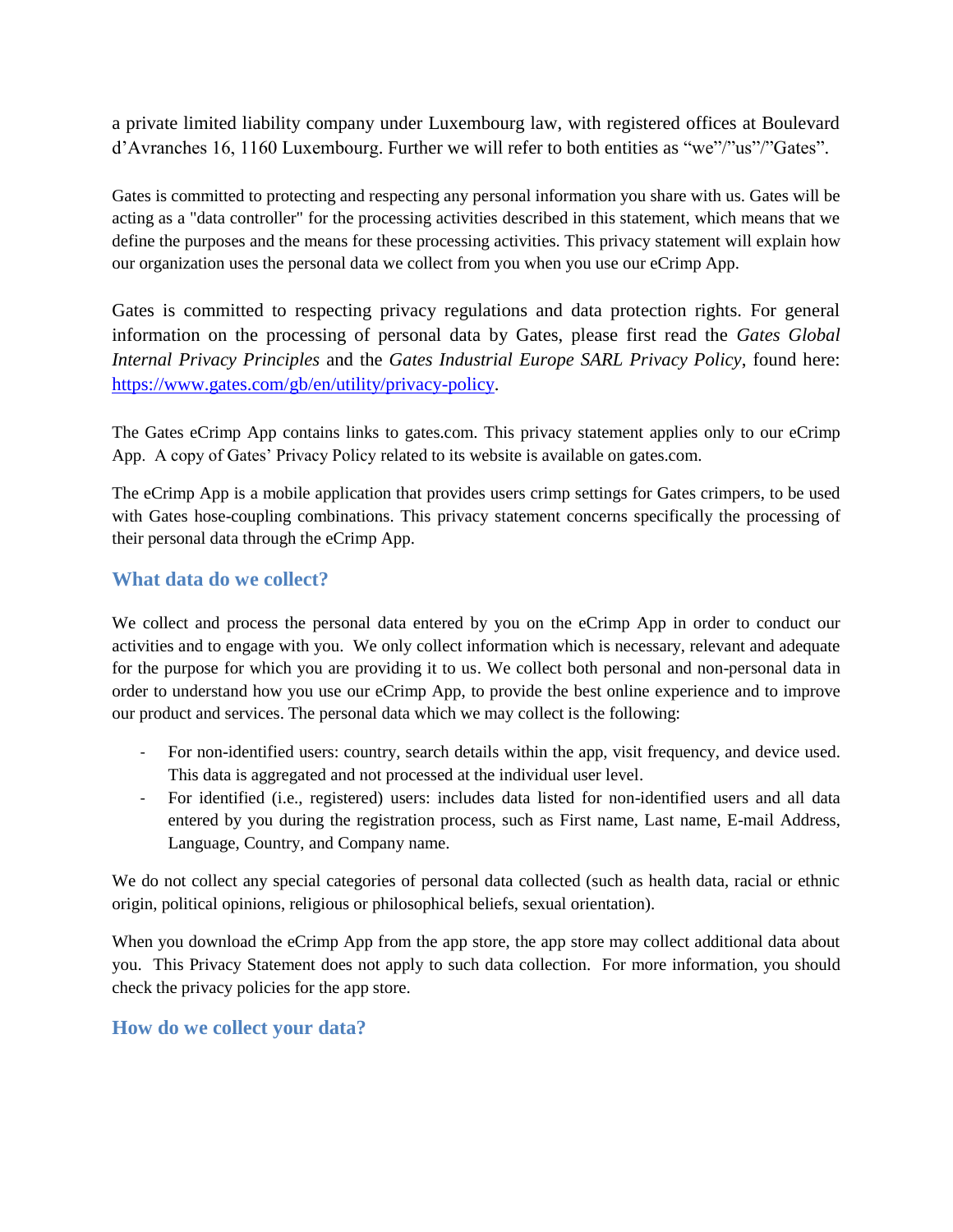We collect personal data when you register for an eCrimp App account (e.g., account registration, newsletter sign-up, etc.). We may also receive your data indirectly from sources such as the Apple and Android App Stores

### <span id="page-2-0"></span>**How will we use your data?**

Gates collects personal data in the eCrimp App with the following purposes:

- Marketing
- Saving your Favorites
- Sales and administrative reasons; and
- Receiving services.

Personal data collected in this context may become part of the database in the eCrimp App with the purpose to centrally gather, evaluate and report crimping data.

We collect your data so that we can:

- Offer the best online experience (region-specific product details, text in your language, personalized information).
- In case you consent to marketing updates, we use your data to mail you with special offers on other products and services related to your product or contract.
- If relevant, to provide you with all information required to connect in case of an online training (webinar, one-to-one meeting).

Gates will not share personal data with third parties.

#### <span id="page-2-1"></span>**How do we store your data?**

Gates securely stores your data in our SAP HANA Cloud in North America. SAP utilizes Microsoft Azure for cloud hosting. On their website, you can find their security precautions to ensure that your personal data is protected.

If you are located in Europe and consent to marketing updates, your contact data is exported from SAPA HANA cloud and is subsequently stored in Flexmail, which is an email marketing tool with the database located in the EU. For other regions, your contact information is stored in other local marketing databases, including Marketo in the United States.

In these databases, Gates will keep your personal data for as long as necessary with regard to the purpose(s) of the processing and in accordance with applicable local law.

In addition, Gates will apply adequate security measures to your personal data to protect them against any type of harm, such as unauthorized access or disclosure, loss, theft or damage. The level of security will be adapted to the nature of the processing activities and will be updated as technology evolves. If data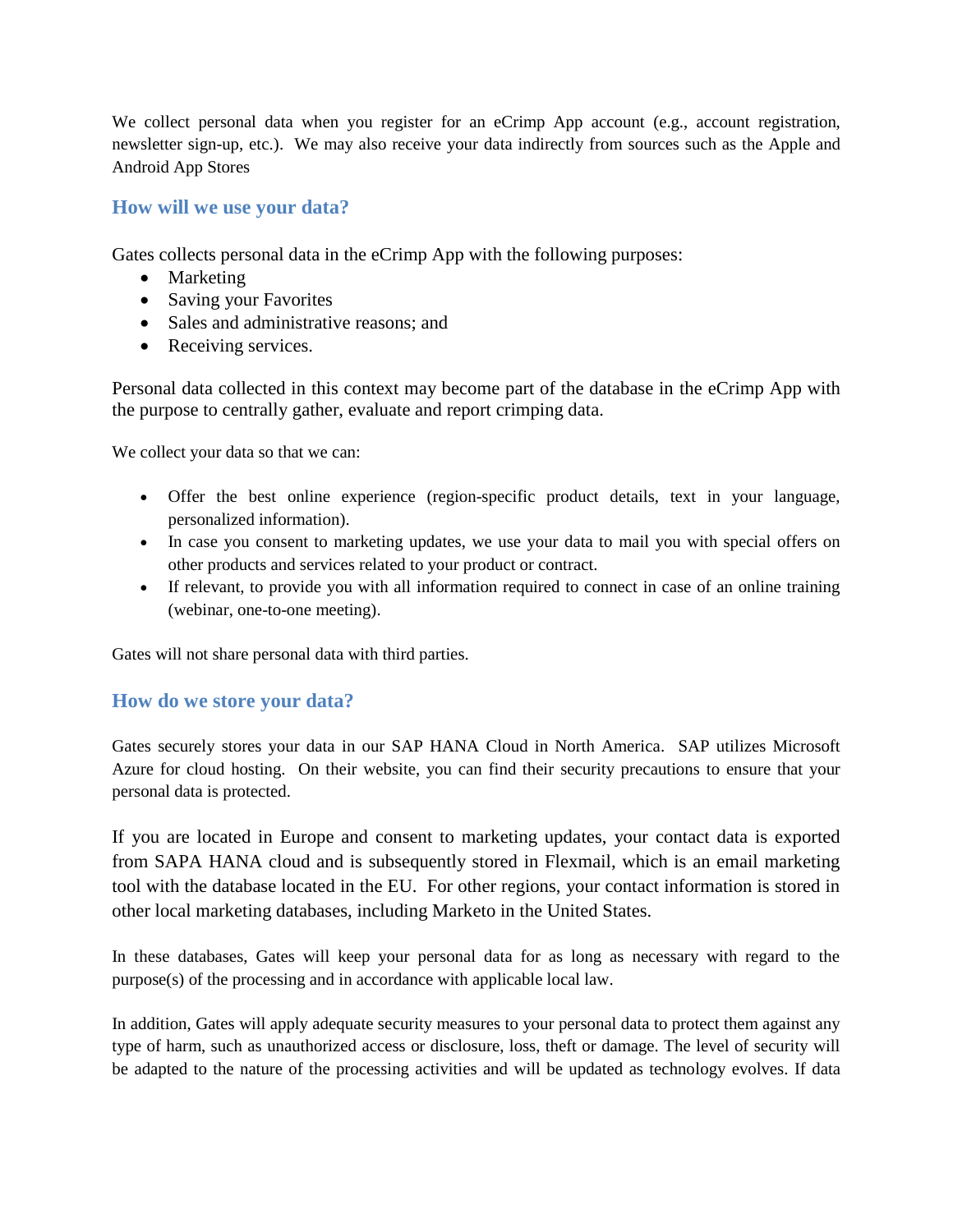transfers take place outside of the EEA, Gates takes appropriate steps to ensure the protection of personal data, in particular by an intragroup data transfer agreement.

#### <span id="page-3-0"></span>**Marketing**

If you consent to marketing communications, we will send you information about similar products and services of our Gates companies that we think you might like. We are doing this based on the performance of any applicable contract and/or based on your consent.

In case you receive Gates marketing, you may always opt out. All of our emails will provide a link to edit your preferences or unsubscribe.

You have the right at any time to stop us from contacting you for marketing purposes or giving your data to other members of the Gates Corporation.

If you no longer wish to be contacted for marketing purposes, please let us via privacy  $\mathcal{Q}$  gates.com.

## <span id="page-3-1"></span>**What are your data protection rights?**

Gates would like to make sure you are fully aware of all of your data protection rights. Users may be entitled to the following, depending on their location:

**The right to access** – You have the right to request Gates for copies of your personal data. We may charge you a small fee for this service.

**The right to rectification** – You have the right to request that Gates correct any information you believe is inaccurate. You also have the right to request Gates to complete the information you believe is incomplete.

**The right to erasure** – You have the right to request that Gates erase your personal data, under certain conditions.

**The right to restrict processing** – You have the right to request that Gates restrict the processing of your personal data, under certain conditions.

**The right to object to processing** – You have the right to object to Gates processing of your personal data, under certain conditions.

**The right to data portability** – You have the right to request that Gates transfer the data that we have collected to another organization, or directly to you, under certain conditions.

If you make an appropriate data subject request, we have one month to respond to you after the receipt of a complete, verified request.